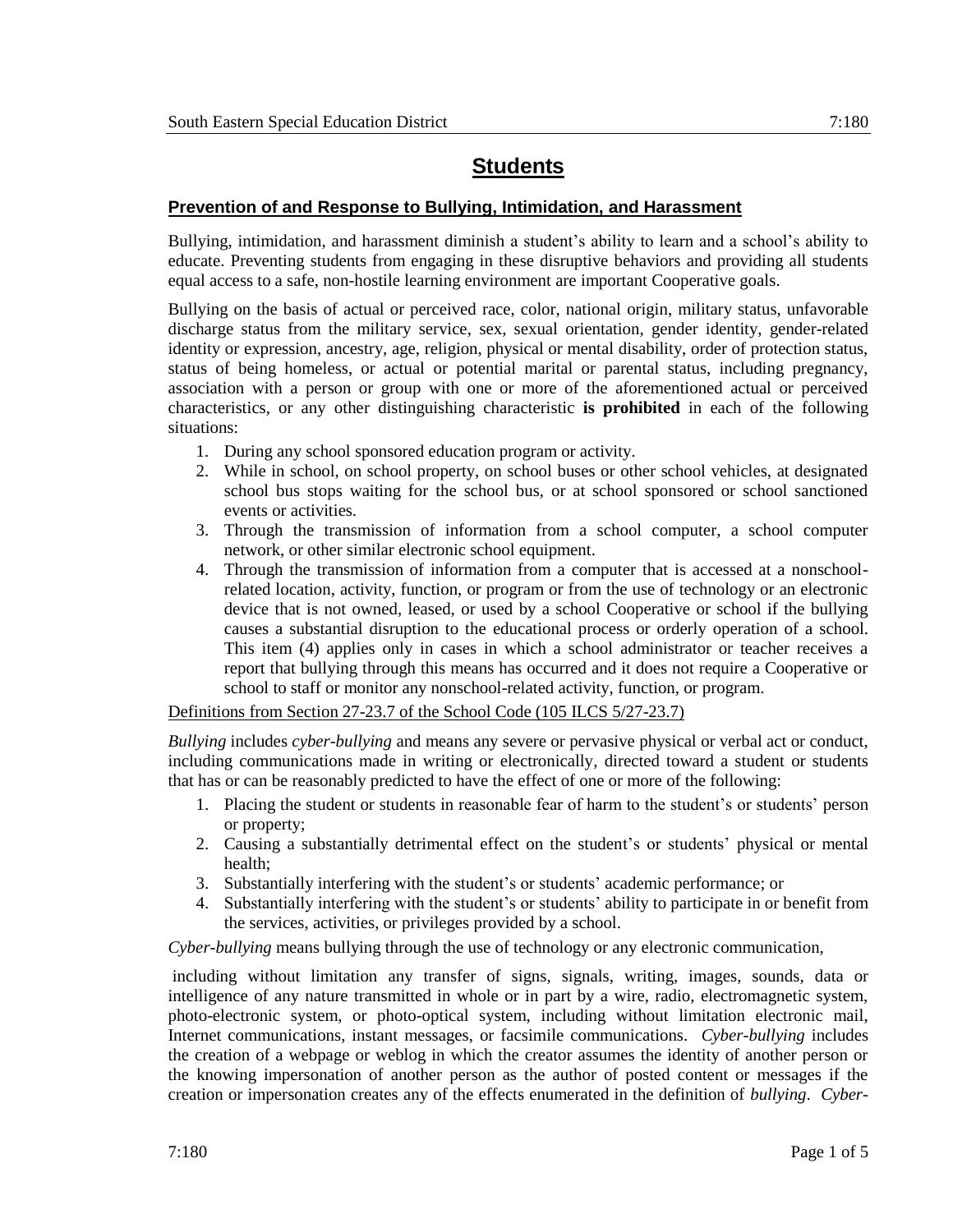*bullying* also includes the distribution by electronic means of a communication to more than one person or the posting of material on an electronic medium that may be accessed by one or more persons if the distribution or posting creates any of the effects enumerated in the definition of *bullying.*

*Restorative measures* means a continuum of school-based alternatives to exclusionary discipline, such as suspensions and expulsions, that: (i) are adapted to the particular needs of the school and community, (ii) contribute to maintaining school safety, (iii) protect the integrity of a positive and productive learning climate, (iv) teach students the personal and interpersonal skills they will need to be successful in school and society, (v) serve to build and restore relationships among students, families, schools, and communities, and (vi) reduce the likelihood of future disruption by balancing accountability with an understanding of students' behavioral health needs in order to keep students in school.

*School personnel* means persons employed by, on contract with, or who volunteer in a school Cooperative, including without limitation school and school Cooperative administrators, teachers, school guidance counselors, school social workers, school counselors, school psychologists, school nurses, cafeteria workers, custodians, bus drivers, school resource officers, and security guards.

## Bullying Prevention and Response Plan

The Director or designee shall develop and maintain a bullying prevention and response plan that advances the Cooperative's goal of providing all students with a safe learning environment free of bullying and harassment. This plan must be consistent with the following requirements:

- 1. The Cooperative uses the definition of *bullying* as provided in this policy.
- 2. Bullying is contrary to State law and the policy of this Cooperative. However, nothing in the Cooperative's bullying prevention and response plan is intended to infringe upon any right to exercise free expression or the free exercise of religion or religiously based views protected under the First Amendment to the U.S. Constitution or under Section 3 of Article I of the Illinois Constitution.
- 3. Students are encouraged to immediately report bullying. A report may be made orally or in writing to the Cooperative Complaint Manager or any staff member with whom the student is comfortable speaking. Anyone, including staff members and parents/guardians, who has information about actual or threatened bullying is encouraged to report it to the Cooperative Complaint Manager or any staff member. Anonymous reports are also accepted.

## **Complaint Manager:**

Robyn Payne

Name

P O Box 185 Ste. Marie, IL 62459

Address

[rpayne@sese.org](mailto:rpayne@sese.org)

Email

618-455-3396 x245

Telephone

4. Consistent with federal and State laws and rules governing student privacy rights, the Director or designee shall promptly inform parent(s)/guardian(s) of all students involved in an alleged incident of bullying and discuss, as appropriate, the availability of social work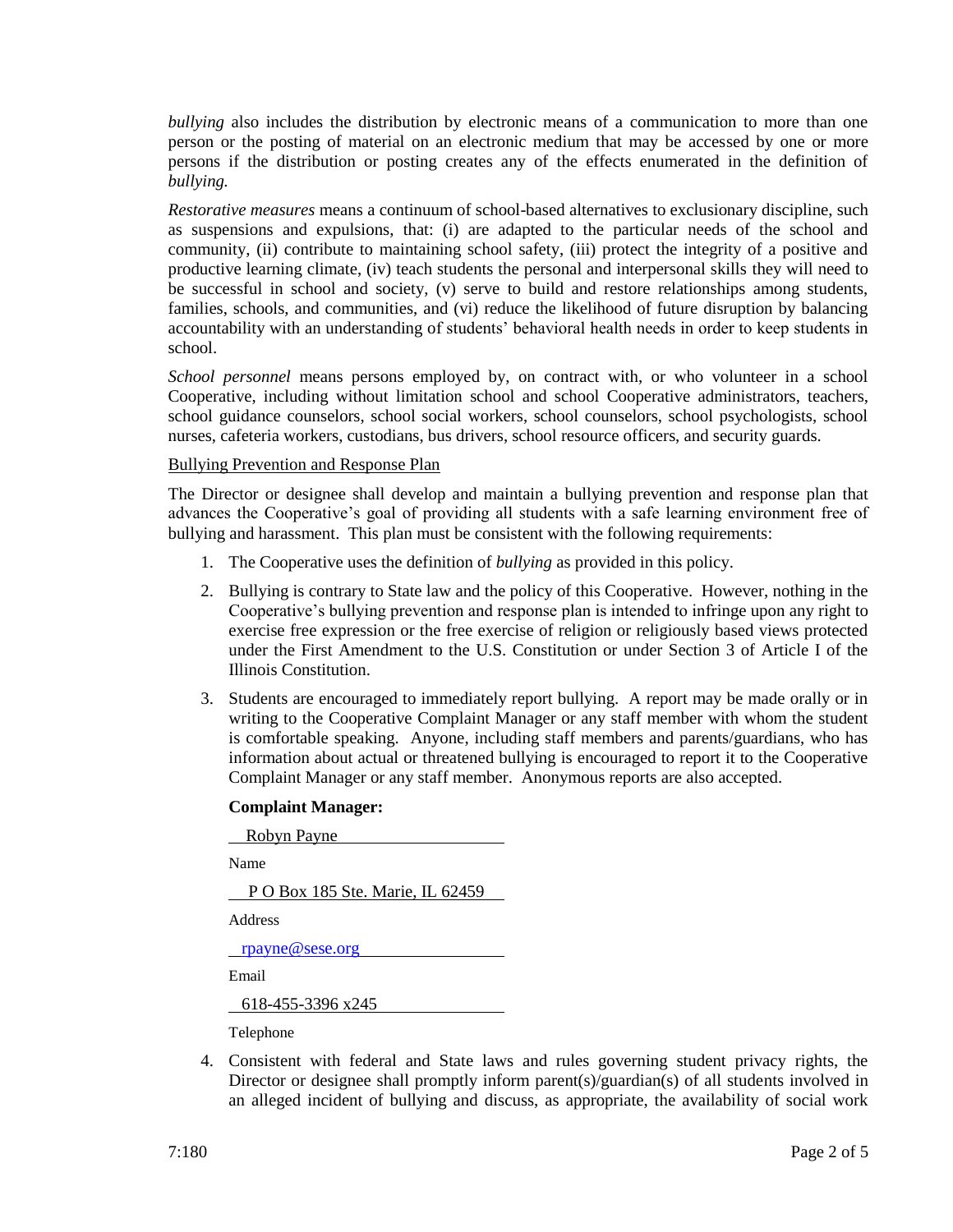services, counseling, school psychological services, other interventions, and restorative measures.

- 5. The Director or designee shall promptly investigate and address reports of bullying, by, among other things:
	- a. Making all reasonable efforts to complete the investigation within 10 school days after the date the report of the incident of bullying was received and taking into consideration additional relevant information received during the course of the investigation about the reported incident of bullying.
	- b. Involving appropriate school support personnel and other staff persons with knowledge, experience, and training on bullying prevention, as deemed appropriate, in the investigation process.
	- c. Notifying the Technical Assistance Supervisor or school administrator or designee of the report of the incident of bullying as soon as possible after the report is received.
	- d. Consistent with federal and State laws and rules governing student privacy rights, providing parents and guardians of the students who are parties to the investigation information about the investigation and an opportunity to meet with the Technical Assistance Supervisor, school administrator or his or her designee to discuss the investigation, the findings of the investigation, and the actions taken to address the reported incident of bullying.

The Director or designee shall investigate whether a reported act of bullying is within the permissible scope of the Cooperative's jurisdiction and shall require that the Cooperative provide the victim with information regarding services that are available within the Cooperative and community, such as counseling, support services, and other programs.

- 6. The Director or designee shall use interventions to address bullying, which may include, but are not limited to, school social work services, restorative measures, social-emotional skill building, counseling, school psychological services, and community-based services.
- 7. A reprisal or retaliation against any person who reports an act of bullying **is prohibited.** A student's act of reprisal or retaliation will be treated as *bullying* for purposes of determining any consequences or other appropriate remedial actions.
- 8. A student will not be punished for reporting bullying or supplying information, even if the Cooperative's investigation concludes that no bullying occurred. However, knowingly making a false accusation or providing knowingly false information will be treated as *bullying* for purposes of determining any consequences or other appropriate remedial actions.
- 9. The Cooperative's bullying prevention and response plan must be based on the engagement of a range of school stakeholders, including students and parents/guardians.
- 10. The Director or designee shall post this policy on the Cooperative's Internet website, if any, and include it in the student handbook, and, where applicable, post it where other policies, rules and standards of conduct are currently posted. The policy must also be distributed annually to parents/guardians, students, and school personnel, including new employees when hired.
- 11. The Director or designee shall assist the Board with its evaluation and assessment of this policy's outcomes and effectiveness. This process shall include, without limitation:
	- a. The frequency of victimization;
	- b. Student, staff, and family observations of safety at a school;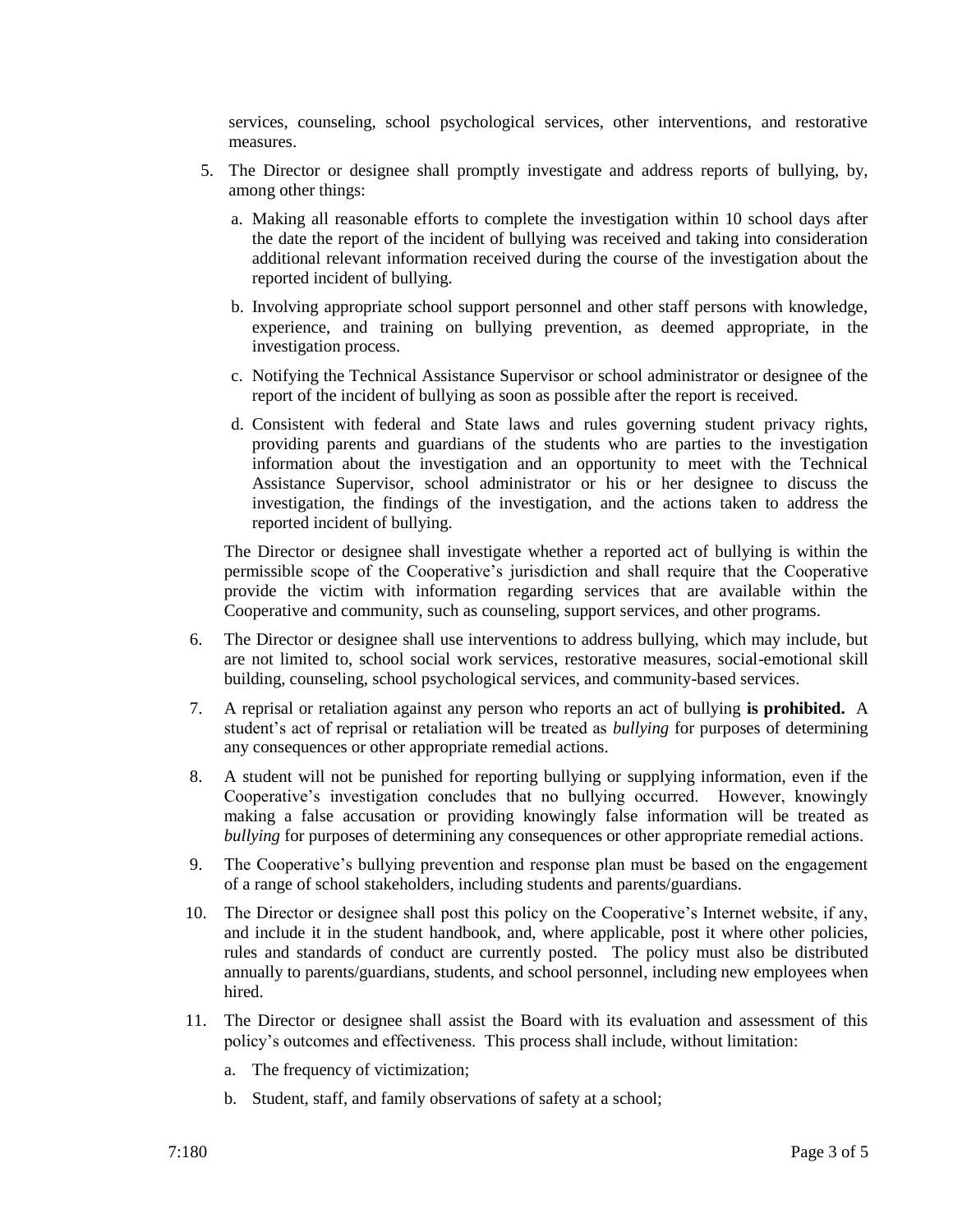- c. Identification of areas of a school where bullying occurs;
- d. The types of bullying utilized; and
- e. Bystander intervention or participation.

The evaluation process may use relevant data and information that the Cooperative already collects for other purposes. The Director or designee must post the information developed as a result of the policy evaluation on the Cooperative's website, or if a website is not available, the information must be provided to school administrators, Board members, school personnel, parents/guardians, and students.

- 12. The Director or designee shall fully implement the Board policies, including without limitation, the following:
	- a. 2:260, *Uniform Grievance Procedure*. A student may use this policy to complain about bullying.
	- b. 6:60, *Curriculum Content.* Bullying prevention and character instruction is provided in all grades in accordance with State law.
	- c. 6:65, *Student Social and Emotional Development.* Student social and emotional development is incorporated into the Cooperative's educational program as required by State law.
	- d. 6:235, *Access to Electronic Networks*. This policy states that the use of the Cooperative's electronic networks is limited to: (1) support of education and/or research, or (2) a legitimate business use.
	- e. 7:20, *Harassment of Students Prohibited*. This policy prohibits any person from harassing, intimidating, or bullying a student based on an identified actual or perceived characteristic (the list of characteristics in 7:20 is the same as the list in this policy).
	- f. 7:185, *Teen Dating Violence Prohibited*. This policy prohibits teen dating violence on school property, at school sponsored activities, and in vehicles used for school-provided transportation.
	- g. 7:190, *Student Discipline*. This policy prohibits, and provides consequences for, hazing, bullying, or other aggressive behaviors, or urging other students to engage in such conduct.
	- h. 7:310, *Restrictions on Publications*. This policy prohibits students from and provides consequences for: (1) accessing and/or distributing at school any written, printed, or electronic material, including material from the Internet, that will cause substantial disruption of the proper and orderly operation and discipline of the school or school activities, and (2) creating and/or distributing written, printed, or electronic material, including photographic material and blogs, that causes substantial disruption to school operations or interferes with the rights of other students or staff members.